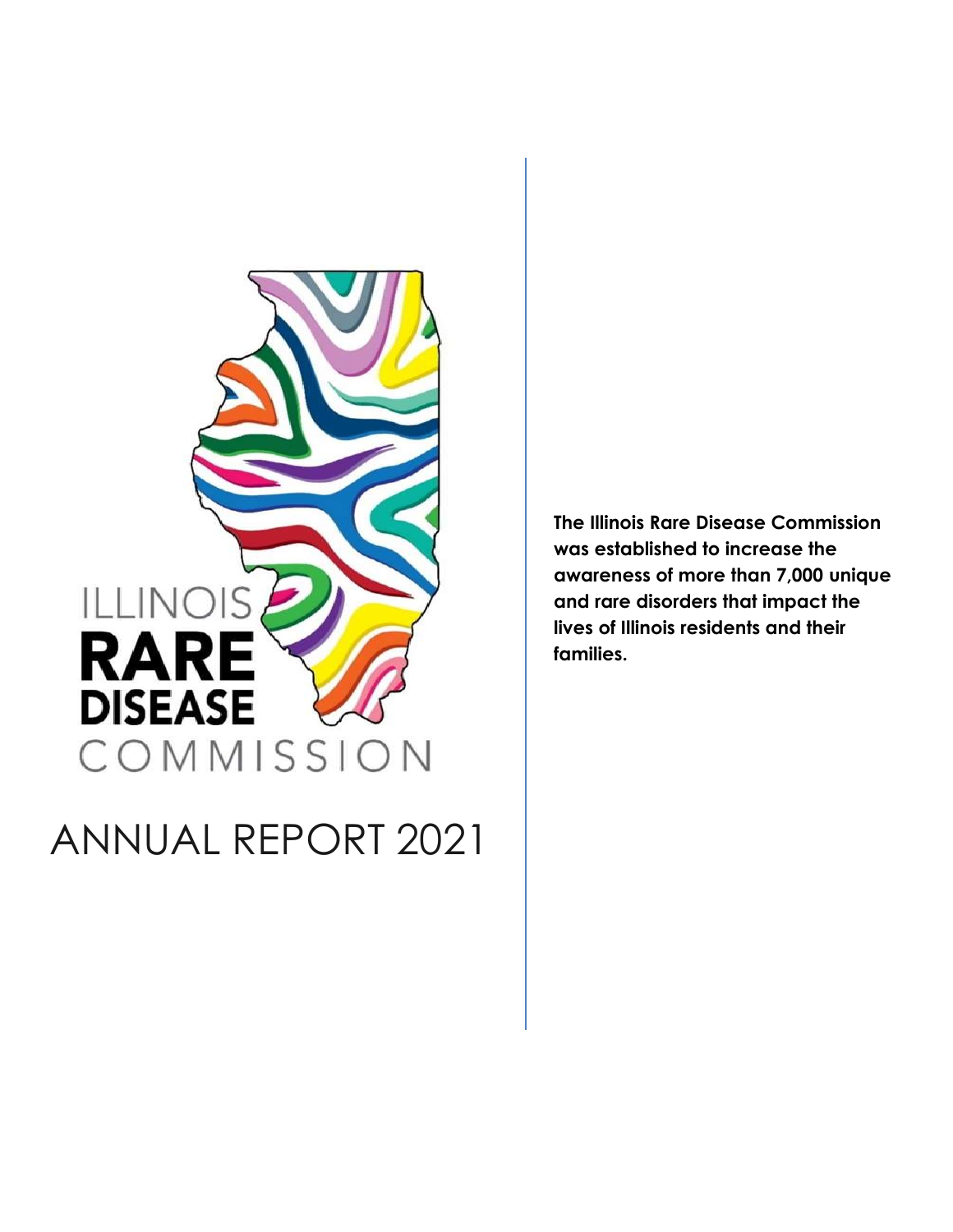# ILLINOIS RARE DISEASE COMMISSION

### ANNUAL REPORT 2021

#### INTRODUCTION

The Illinois Rare Disease Commission was established to increase awareness of rare and orphan diseases that impact the lives of 1 in 10 people. There are more than 7,000 unique and rare disorders that affect many Illinois residents and their families. The commission is made up of representatives from health care professions; people affected with rare disorders, their parents, or caregivers; and government officials.

Pursuant to 410 ILCS 445, the commission makes recommendations to the General Assembly in the form of an annual report. Commission activities are extended through 2026, pursuant to Public Act 102-0671 (Section 75).

#### OVERVIEW AND ACTIVITIES

#### LEGISLATIVE MANDATE

The Illinois Rare Disease Commission was established by the Rare Disease Commission Act (410 ILCS 445) to advise the state on issues pertaining to the care and treatment of individuals with rare diseases. The commission held its first meeting in December 2017, elected cochairs, and approved bylaws. The commission met regularly in 2018, but it subsequently fell dormant until being recently reestablished.

#### MEMBERSHIP

The commission is to be made up of 15 members:

Eleven members are appointed by the governor, are residents of the state, and are familiar with the concerns, needs, and recommendations of people with rare diseases based on their knowledge, experience, or position. A minimum of five such appointees are people who either are themselves affected with a rare disease or who have a family member living with a rare disease.

The final four members are policymakers:

- Two are from the Senate (one each appointed by the president and the minority leader)
- Two are from the House of Representatives (one each appointed by the speaker and the minority leader)